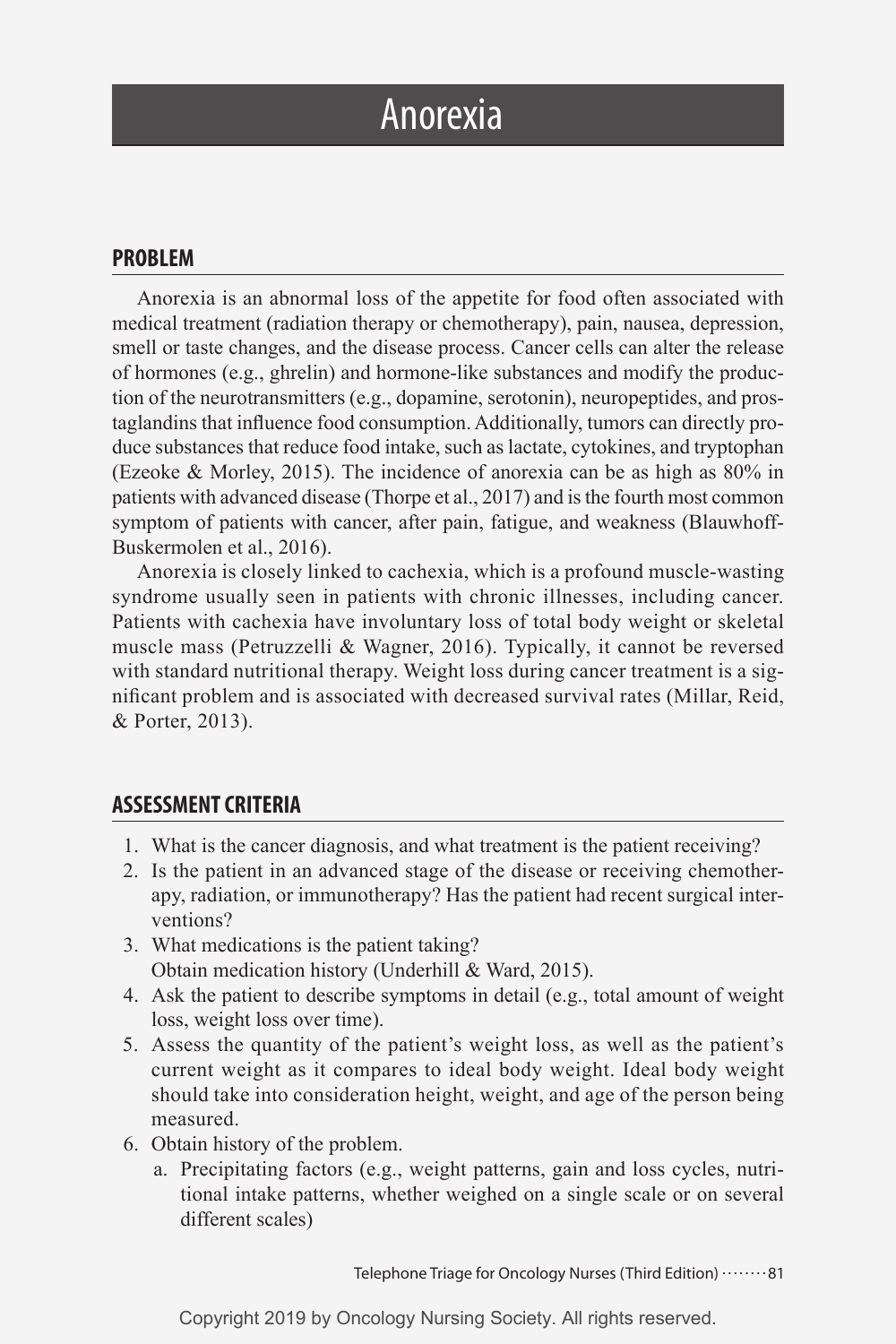- b. Onset and duration
- c. Relieving factors
- d. Any associated symptoms (e.g., nausea and vomiting, weakness, xerostomia, taste changes, fatigue, amenorrhea, polyuria, cold intolerance)
- e. Social and cultural beliefs toward food
- 7. Past medical history (e.g., eating disorders)
- 8. Changes in activities of daily living and function (Underhill & Ward, 2015)

| <b>Signs and Symptoms</b>                                                                                                                                                                                                                         | Action                                                                                                                                                                                  |
|---------------------------------------------------------------------------------------------------------------------------------------------------------------------------------------------------------------------------------------------------|-----------------------------------------------------------------------------------------------------------------------------------------------------------------------------------------|
| • Lack of nutritional intake for several days<br>• Orthostatic hypotension (dizziness when<br>standing)<br>• Signs of dehydration<br>• Collapse                                                                                                   | Seek urgent care within two to four<br>hours.                                                                                                                                           |
| • Weight loss more than 5% of baseline in<br>a month<br>• Minimal nutritional intake for several days<br>• Continued weight loss despite adher-<br>ence to instructions and ingestion of sup-<br>plements and prescribed appetite stim-<br>ulants | Obtain appointment to see healthcare<br>provider within 48-72 hours.                                                                                                                    |
| • Weight loss more than 10% of baseline in<br>six months                                                                                                                                                                                          | Yes—Obtain appointment with a health-<br>care provider within a week.<br>No-Continue with nutritional program,<br>supplements, appetite stimulants,<br>and other homecare instructions. |
| Cross-references: Dysphagia, Nausea and Vomiting, Xerostomia (Dry Mouth)                                                                                                                                                                          |                                                                                                                                                                                         |

## **HOMECARE INSTRUCTIONS**

- Avoid strong food odors or foods that are not appetizing.
- Try cold foods (e.g., vitamin-enhanced smoothies, sandwiches, yogurt).
- Eat several small meals per day (Underhill & Ward, 2015).
- Fortify milk by adding powdered milk.
- Add protein supplements or powdered milk to casseroles, smoothies, etc.
- Sip on nutritious drinks, such as fruit juices, when thirsty, as opposed to just water (for extra calories).
- Eat the most when you feel the hungriest, regardless of the time of day.
- Eat nutritious high-protein foods (e.g., fish, lean meat, eggs, nuts).
- Add supplements (e.g., Ensure®, ProSure®), two cans per day.
- Consult a dietitian for evaluation. This is recommended in the Oncology Nursing Society Putting Evidence Into Practice (ONS PEP) guidelines for managing anorexia (Thorpe et al., 2017).
- Follow a homecare instruction sheet for recipes and suggestions.

82 .......Telephone Triage for Oncology Nurses (Third Edition)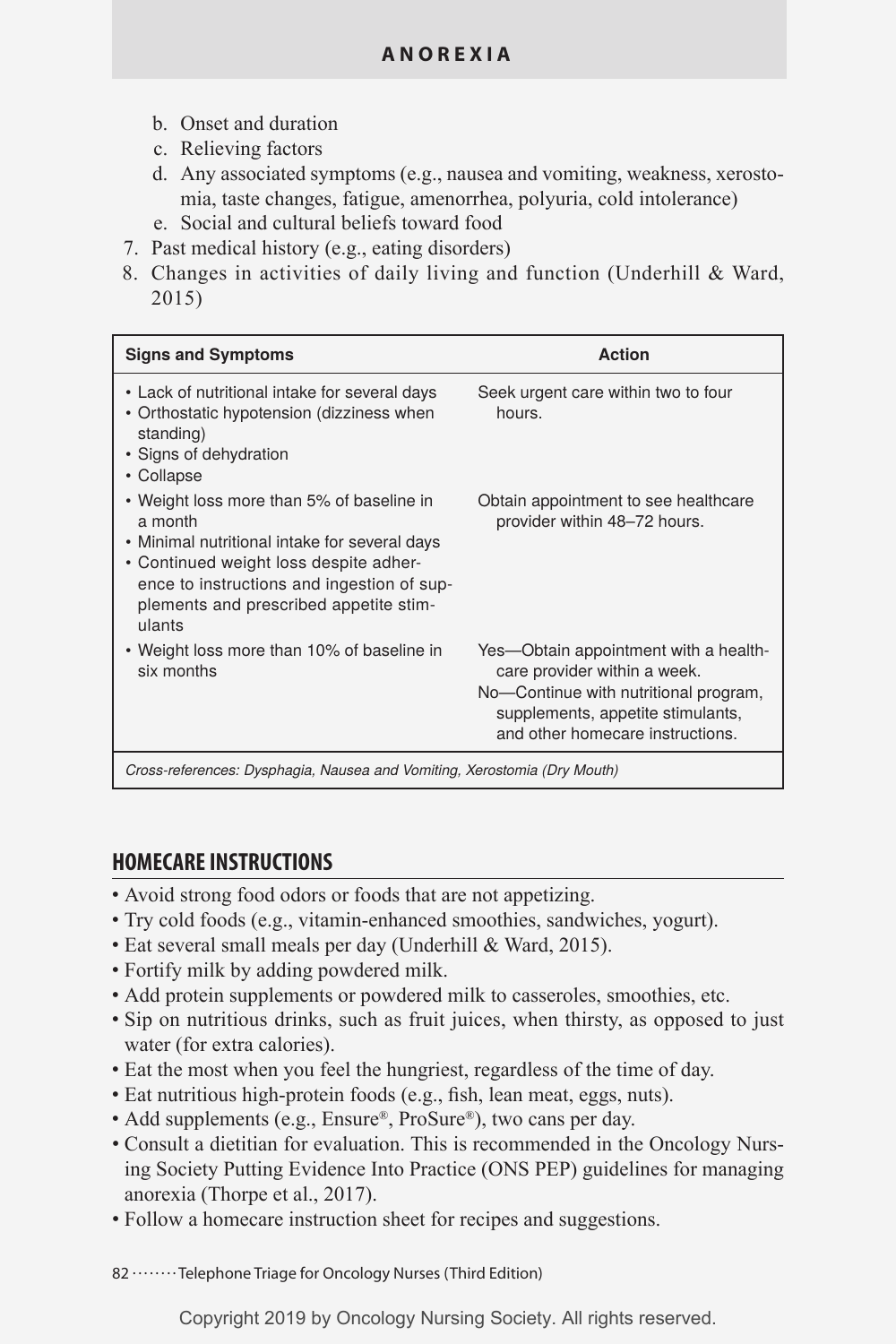- Take an appetite stimulant (e.g., Marinol®, Megace®) or corticosteroids, if prescribed (Ezeoke & Morley, 2015; Suzuki, Asakawa, Amitani, Nakamura, & Inui, 2013). Use of progestins to manage anorexia is recommended for practice in current ONS PEP guidelines (Thorpe et al., 2017).
- Take antiemetics for nausea, if prescribed.
- Consider alternative therapies such as acupuncture, which has been shown to possibly reduce the risk of developing anorexia with no reported side effects (Yoon, Grundmann, Williams, & Carriere, 2015).
- Remain as active as possible, using mild exercise such as walking or swimming to increase muscle mass, muscle strength, and level of physical functioning (Underhill & Ward, 2015).
- Practice relaxation exercises 30 minutes before meals to decrease stress.
- Establish a system of eating. Often, caregivers focus too much on getting patients to eat or trying to find new ways to make patients eat. A system of eating should be worked out between the patient and the caregiver. Both parties should be educated on the variety of causes of anorexia, some of which are beyond the control of the patient.

#### **Report the Following Problems**

- Continued lack of appetite with little or no food ingestion
- Continued weight loss
- Uncontrolled nausea or mouth sores that interfere with the ability to eat

### **Seek Emergency Care Immediately if Any of the Following Occurs**

- Fainting when changing from a sitting to a standing position
- Dizziness

# **REFERENCES**

- Blauwhoff-Buskermolen, S., Ruijgrok, C., Ostelo, R.W., de Vet, H.C.W., Verheul, H.M.W., de van der Schueren, M.A.E., & Langius, J.A.E. (2016). The assessment of anorexia in patients with cancer: Cut-off values for the FAACT–A/CS and the VAS for appetite. *Supportive Care in Cancer, 24,* 661– 666. https://doi.org/10.1007/s00520-015-2826-2
- Ezeoke, C.C., & Morley, J.E. (2015). Pathophysiology of anorexia in the cancer cachexia syndrome. *Journal of Cachexia, Sarcopenia and Muscle, 6,* 287–302. https://doi.org/10.1002/jcsm.12059
- Millar, C., Reid, J., & Porter, S. (2013). Healthcare professionals' response to cachexia in advanced cancer: A qualitative study [Online exclusive]. *Oncology Nursing Forum, 40,* E393–E402. https:// doi.org/10.1188/13.ONF.E393-E402
- Petruzzelli, M., & Wagner, E.F. (2016). Mechanisms of metabolic dysfunction in cancer-associated cachexia. *Genes and Development, 30,* 489–501. https://doi.org/10.1101/gad.276733.115
- Suzuki, H., Asakawa, A., Amitani, H., Nakamura, N., & Inui, A. (2013). Cancer cachexia—Pathophysiology and management. *Journal of Gastroenterology, 48,* 574–594. https://doi.org/10.1007/s00535 -013-0787-0
- Thorpe, D.M., Conley, S.B., Drapek, L., Held-Warmkessel, J., Ramsdell, M.J., Rogers, B., & Wolles, B. (2017). Anorexia. Retrieved from https://www.ons.org/pep/anorexia
- Underhill, M.L., & Ward, V.A. (2015). Cancer anorexia-cachexia syndrome. In C.G. Brown (Ed.), *A guide to oncology symptom management* (2nd ed., pp. 119–141). Pittsburgh, PA: Oncology Nursing Society.

Telephone Triage for Oncology Nurses (Third Edition) ........83